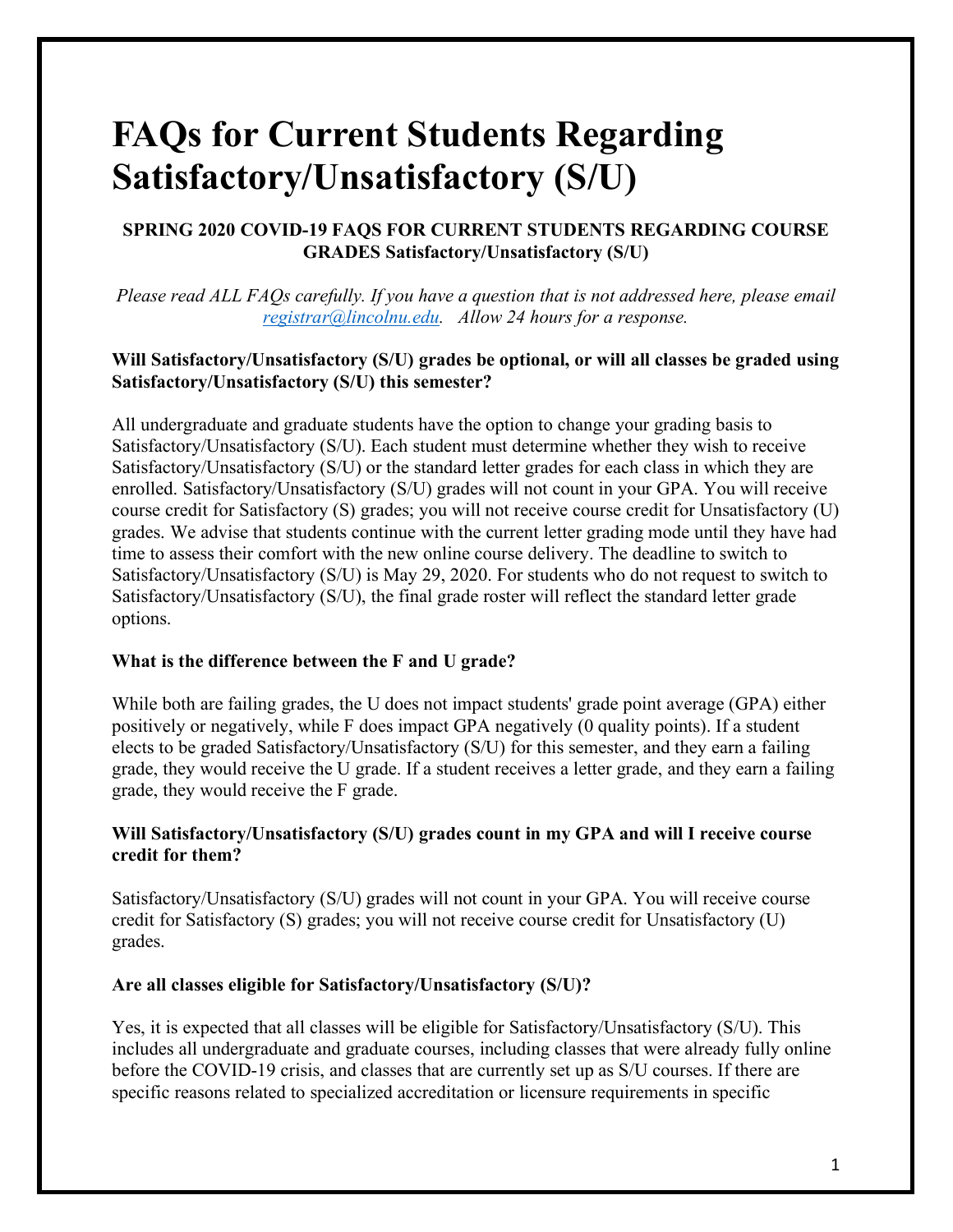programs that a particular class will not be eligible for Satisfactory/Unsatisfactory (S/U), the Dean of the appropriate School/College will ensure that students are notified in writing that the class cannot be taken Satisfactory/Unsatisfactory (S/U) prior to the deadline to withdraw from classes.

#### **How do I request to use Satisfactory/Unsatisfactory (S/U) as opposed to a letter grade?**

Students must complete a simple Request for Satisfactory/Unsatisfactory (S/U) form that will be housed on the Office of the Registrar's webpage. The link to the form will be available beginning the week of April 27, 2020. The deadline to switch to Satisfactory/Unsatisfactory (S/U) is May 29, 2020

#### **Should I choose to move to Satisfactory/Unsatisfactory (S/U), or continue with the standard letter grade mode?**

This is an individual decision each student must make for each of their classes. Your academic advisor may be able to assist you in thinking through the decision, but you must make the decision for yourself. We advise you to continue with your current grading basis until you have had time to assess your comfort with the new online course delivery. This may take a few weeks.

#### **What are some of the things I should think about before deciding whether to move to Satisfactory/Unsatisfactory (S/U)?**

There are many things to consider as you make your decision. Things to consider include, but are not necessarily limited to the following:

- o Weigh your options carefully based on where you are in the course. Review your midterm grade for each course and see if there have been any changes to the syllabus/course requirements which may impact your decision to change your grading method to Satisfactory/Unsatisfactory (S/U).
- o If you have a GPA requirement you need to meet, it may not be in your best interest to change some or all of your courses to Satisfactory/Unsatisfactory (S/U). If you need to raise your GPA for any reason, such as Satisfactory Academic Progress (SAP), athletic eligibility, scholarship requirements, to meet the cumulative GPA required to graduate (2.0 for undergraduate students), etc., it may not be in your best interest to take a Satisfactory/Unsatisfactory (S/U) for some or all of your courses. You are strongly encouraged to consult your academic advisor and/or financial aid counselor prior to changing any courses to Satisfactory/Unsatisfactory (S/U).
- o If you are applying to graduate or professional school or if letter grades are needed for certification or licensure, it may not be in your best interest to take a Satisfactory/Unsatisfactory (S/U) for some or all of your courses. If you are unsure whether this may be an issue in your program, please consult your academic advisor or chairperson prior to opting for Satisfactory/Unsatisfactory  $(S/U)$ .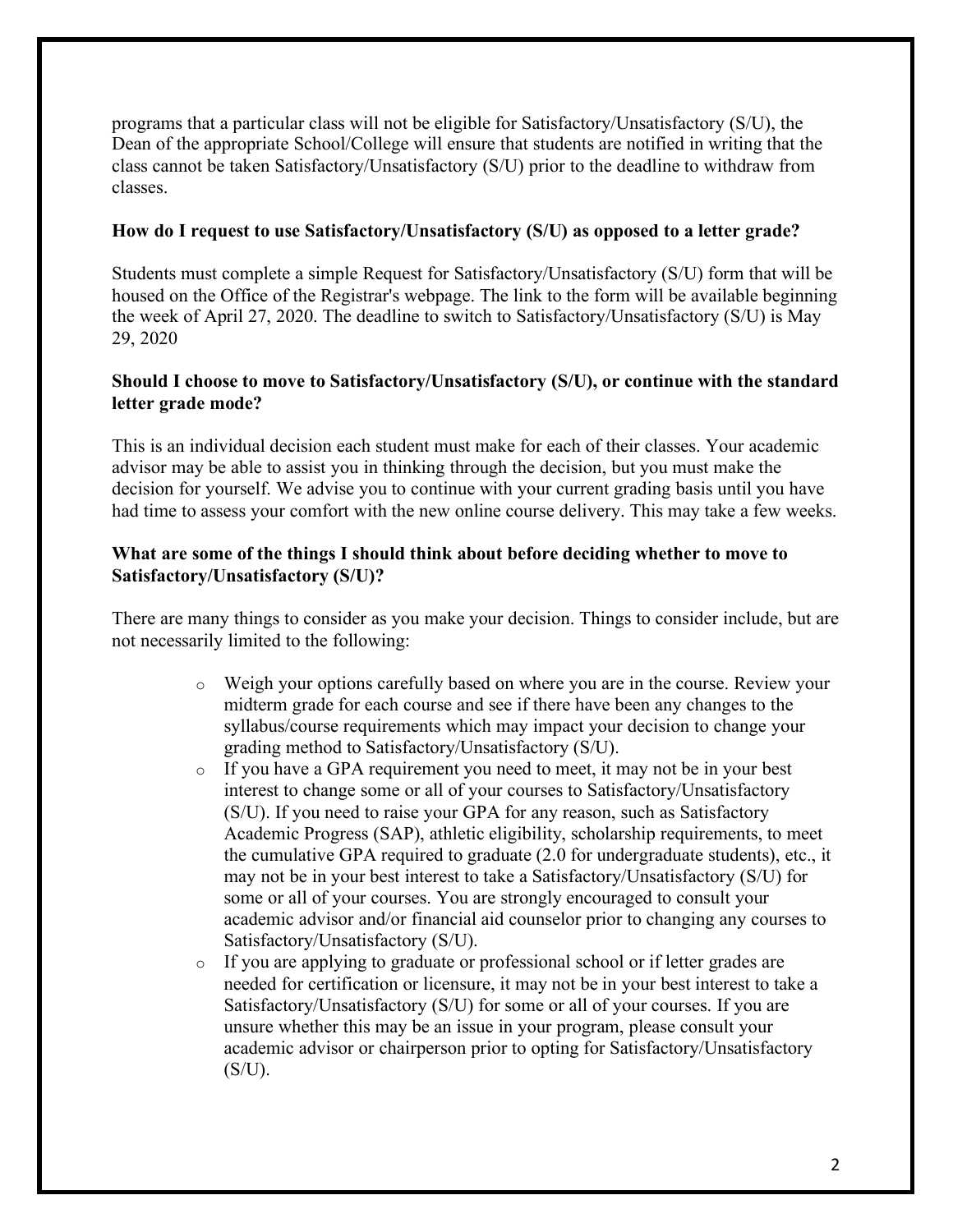- $\circ$  Be aware that a Satisfactory/Unsatisfactory (S/U) grade will not automatically qualify you as having met a prerequisite for a future course. This means you will likely need an override to register for some courses in future semesters.
- $\circ$  Please remember that you must have a minimum of 12 credits of letter grades to be considered eligible for the Dean's list. Satisfactory/Unsatisfactory (S/U) grades will not count towards the 12-credit eligibility for these honors.
- o We have not received guidance from the U.S. Department of Veterans Affairs (VA) on how they plan to treat Satisfactory/Unsatisfactory (S/U) grades with regard to benefits. If you are receiving veteran's benefits and have questions, you may contact Veterans Services, Kristin Guerrant, guerrantk@lincolnu.edu.

# **What is the grading scale for Satisfactory/Unsatisfactory (S/U)?**

Please consult your instructor for more information regarding their grading scale. Generally speaking, if you opt to receive Satisfactory/Unsatisfactory (S/U) grades, a grade of Pass should be assigned by the course instructor when the work is judged to be of low "C" quality or better.

# **Is it possible that some students in a class will receive Satisfactory/Unsatisfactory (S/U) grades while others receive letter grades?**

Yes. Each student will decide which classes, if any, they wish to receive Satisfactory/Unsatisfactory (S/U) grades for. It is likely that some students in a class will elect to receive Satisfactory/Unsatisfactory (S/U) while others will elect to receive letter grades. When an instructor goes to the final grade roster, the final grade options for each individual student will be standard letter grades. If the student requested S/U through the official Request for Satisfactory/Unsatisfactory (S/U) form, this will be changed in the Registrar's Office.

# **Can a student change their mind about opting for Satisfactory/Unsatisfactory (S/U)?**

Students have until May 29 to inform the University that they want to use the S/U option. Once a student has completed the online Request for Satisfactory/Unsatisfactory (S/U) Form requesting to receive a S/U grade for a course, it is irreversible. If the student does not elect Satisfactory/Unsatisfactory (S/U) by this date, they will receive standard letter grades.

# **Repeating a Course - What happens if I am repeating a course?**

The University policy indicates that the most recent grade earned is the grade that counts. In short, the grade from this semester will replace any grade in the same course from a previous semester. This includes standard grades (A, B, C, D, F) or Satisfactory/Unsatisfactory (S/U). So, let's say you failed a class last semester, repeated the class this semester, and opted for a Satisfactory/Unsatisfactory (S/U) grade. The F would still show on your transcript, but would no longer be calculated in your GPA. The S or U from this semester would show on your transcript as well but would have no impact on your GPA because S/U grades do not impact your GPA positively or negatively.

For reference, the university repeat policy is as follows: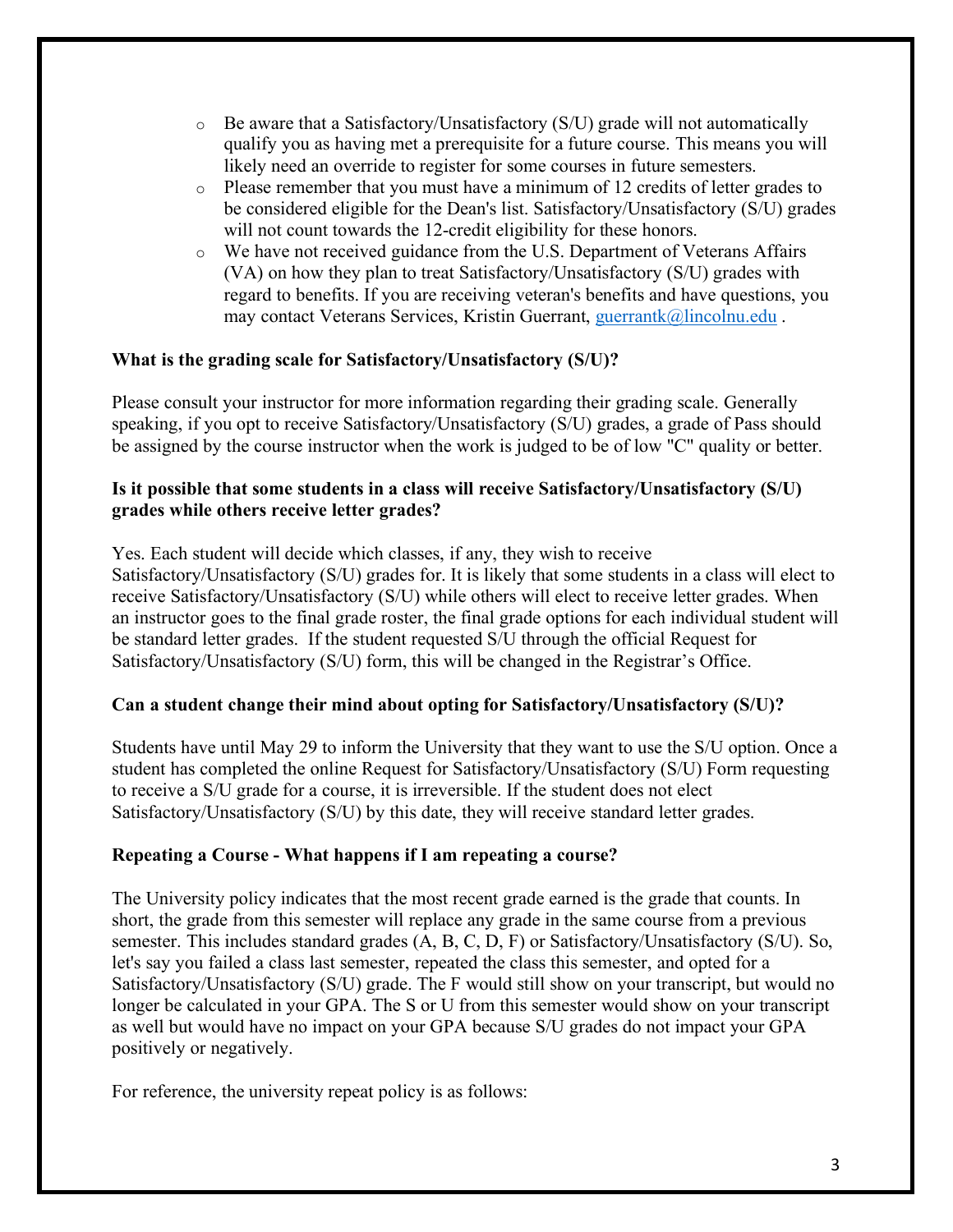### **Repeating Courses**

A student may repeat for a higher grade any course in which a "D" or "F" was earned. Only the highest grade earned will count in the GPA if the previous grade is a "D" or "F." A course in which a "B" or "C" is earned may not be retaken in order to achieve a higher grade. If a course is repeated, all grades obtained in that course remain on the student's transcript.

# **Course Attendance - Do I have to continue attending class if I select Satisfactory/Unsatisfactory (S/U)?**

Yes, you must continue to attend class and complete assignments even if you select the Satisfactory/Unsatisfactory (S/U) option.

#### **Financial Aid Impact - How will taking the Satisfactory/Unsatisfactory (S/U) grading option impact my financial aid?**

Your GPA will not be impacted by the Satisfactory/Unsatisfactory option. However, if you opt for Satisfactory/Unsatisfactory (S/U) and receive a U grade, it could negatively affect your "satisfactory academic progress" for financial aid purposes. The Satisfactory/Unsatisfactory option will impact students who need to improve their cumulative GPA because Satisfactory/Unsatisfactory (S/U) grades will not count in your GPA. The Satisfactory/Unsatisfactory option will impact your passing rate which is required to be 67% or higher to receive federal financial aid.

How changing to the Satisfactory/Unsatisfactory option will impact a student will vary based on the situation of the individual student. As such, students are strongly encouraged to consult their academic advisor and/or financial aid counselor prior to changing any courses to Satisfactory/Unsatisfactory (S/U). Your financial aid counselor can help you with determining how your financial aid and Satisfactory Academic Progress (SAP) might be impacted.

*Pass/Fail courses (Satisfactory/Unsatisfactory)-* will count toward total hours attempted for the Cumulative Completion Rate (calculation of both cumulative attempted credit hours and, if passed, cumulative completed credit hours), but will not count in the GPA calculation.

*Repeated courses -* will count toward total hours attempted for the Cumulative Completion Rate (but only one passing grade will be considered as a completed course). The newest grade will be included in the GPA calculation and the older grade will be excluded. Federal student aid is available for only one retake of a passed course. Letter grade of 'D' is considered a passing grade according to federal regulations.

**Billing Impact - I am on a payment plan and have a payment coming up. Am I supposed to pay for it even though I'm opting for the Satisfactory/Unsatisfactory option for all my classes?**

Yes, you are still taking classes for credit, so you must still pay your tuition bill.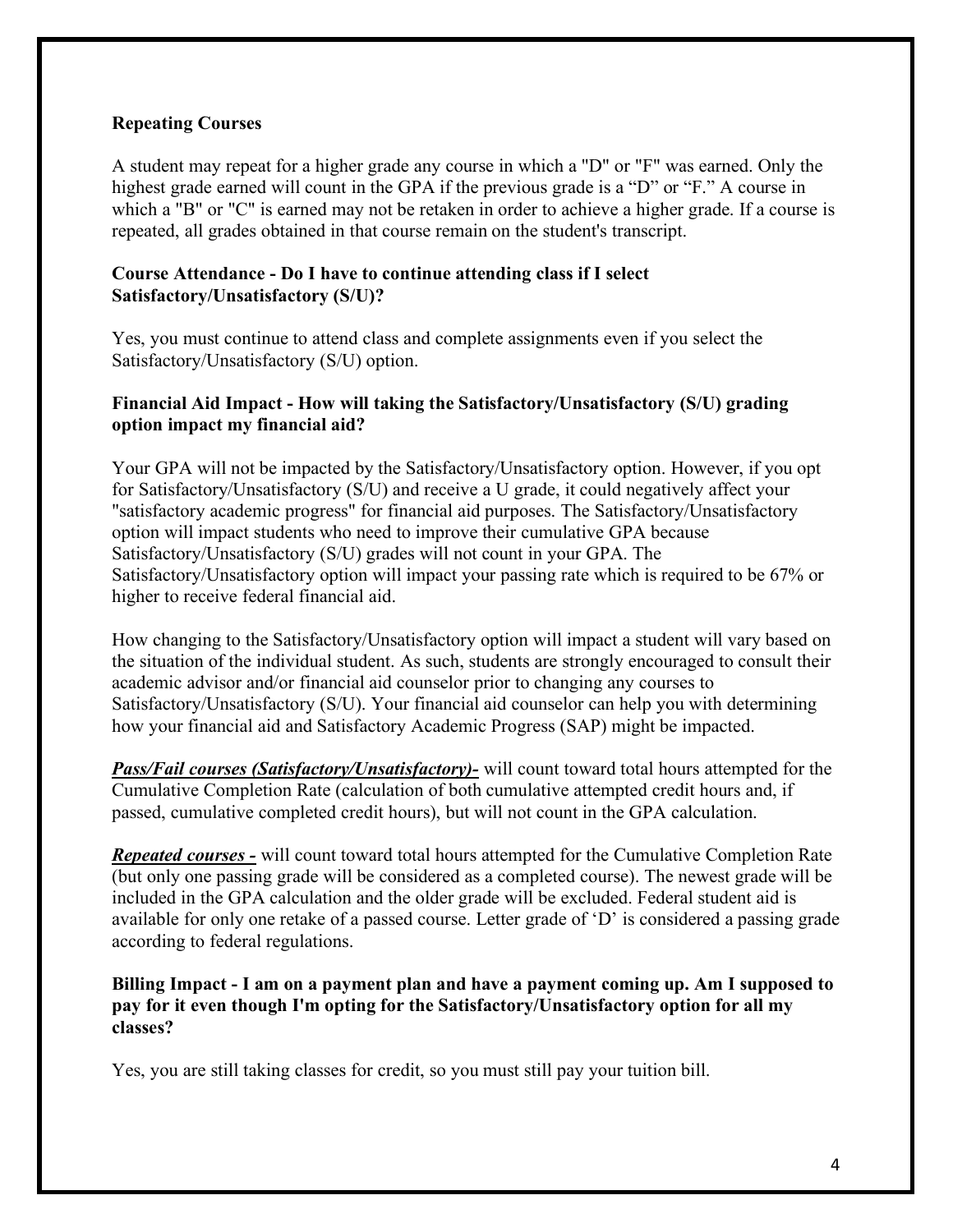#### **Switching to Satisfactory/Unsatisfactory - I don't want to switch to Satisfactory/Unsatisfactory (S/U). What do I need to do?**

Satisfactory/Unsatisfactory (S/U) is optional; this means you do not have to change to Satisfactory/Unsatisfactory (S/U) grading. If you decide to take the Satisfactory/Unsatisfactory (S/U) option, you will need to send an email to the Registrar's Office by May 29, 2020. If you want to keep the current grading mode of A, B, C, D, or F, there is no further action you need to take.

# **Switching to Satisfactory/Unsatisfactory - How do I go about switching to Satisfactory/Unsatisfactory (S/U)?**

The Office of the Registrar will create a simple form that you will need to complete for each course that you wish to be graded Satisfactory/Unsatisfactory (S/U). The form will be available on the Registrar's Office website by Monday, April 27. The deadline to complete the form to request Satisfactory/Unsatisfactory (S/U) grading is 5:00 pm, May 29, 2020. Please weigh your options carefully. Your chairperson, academic advisor or dean may be able to assist you in thinking through the decision, but you must make the decision for yourself. Once you have submitted a request for Satisfactory/Unsatisfactory (S/U), it cannot be reversed.

# **Pros/Cons of switching to Satisfactory/Unsatisfactory (S/U) - I'm not sure if I should switch to Satisfactory/Unsatisfactory. Could you provide some examples of situations in which it would be beneficial for a student to switch to Satisfactory/Unsatisfactory (S/U)?**

The advantages or disadvantages of switching to Satisfactory/Unsatisfactory (S/U) will vary by student. Only you are in the unique position of knowing how you are being impacted by this which is why the decision to take this option is not one which should be taken lightly. Below is some general guidance that may be useful in a few specific situations, but we must strongly emphasize that each student should read ALL FAQs carefully and discuss the matter with their instructor, academic advisor, and financial aid counselor as needed. It is ultimately up to the student to make an informed decision based on their specific situation.

\*\*\*These are just a few sample scenarios. It is the responsibility of each student to make an informed decision based on their specific situation. Please read ALL FAQs carefully and discuss the matter with your instructor, academic advisor, and financial aid counselor as needed.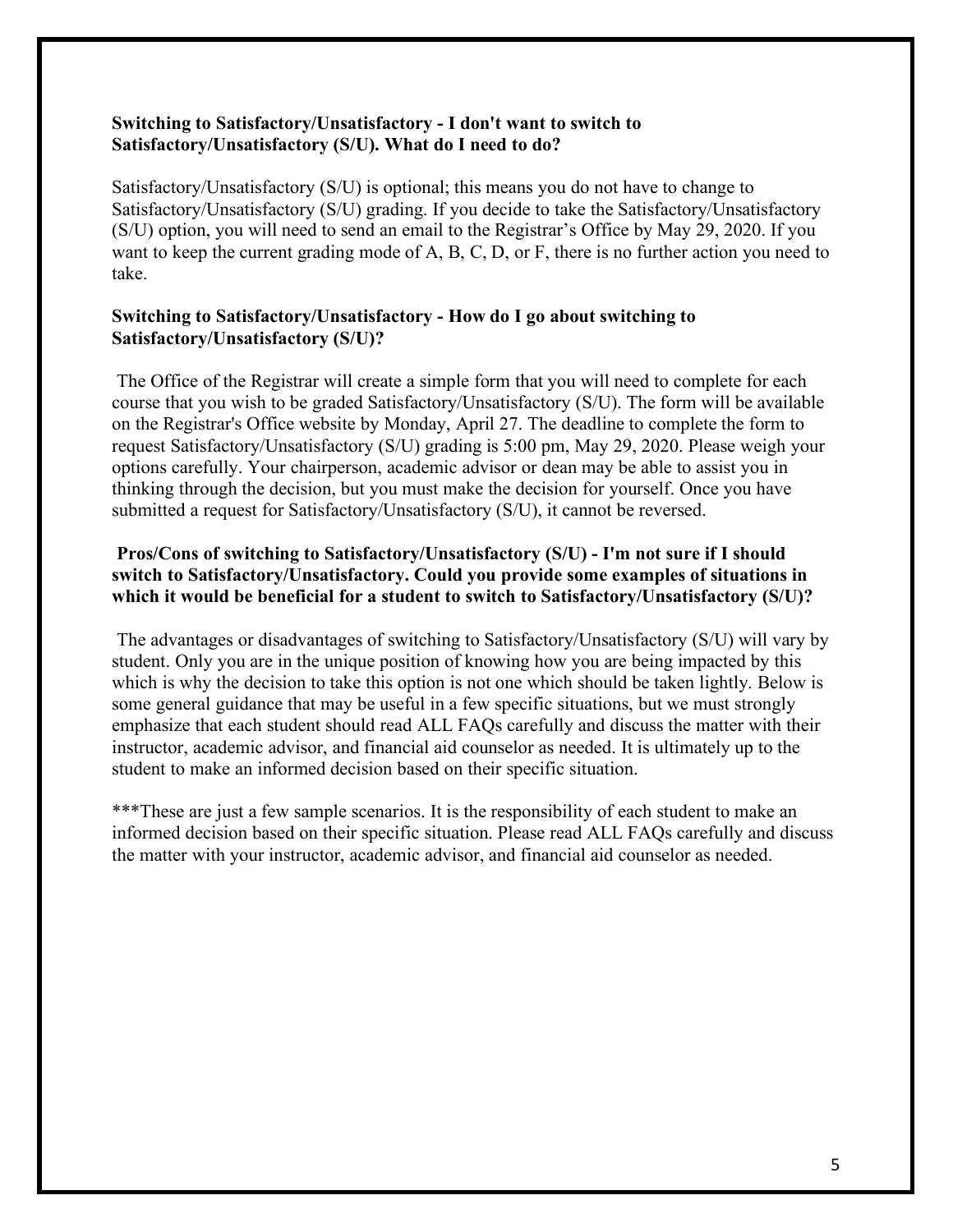| Situation***                                                                                                                           | Yes-you may want to consider<br>switching to<br>Satisfactory/Unsatisfactory<br>(S/U) | No-you may want to consider keeping<br>the standard letter grade system                                                                                                                                                                                                                                                                        |
|----------------------------------------------------------------------------------------------------------------------------------------|--------------------------------------------------------------------------------------|------------------------------------------------------------------------------------------------------------------------------------------------------------------------------------------------------------------------------------------------------------------------------------------------------------------------------------------------|
| My cumulative GPA<br>is below 2.0 I am<br>doing well in my<br>classes and believe<br>that I can raise my<br>GPA this semester.         |                                                                                      | If you need to raise your GPA for any<br>reason (such as Satisfactory Academic<br>Progress (SAP), athletic eligibility,<br>scholarship requirements, or to meet the<br>cumulative GPA required to graduate, it<br>may not be in your best interest to take a<br>Satisfactory/Unsatisfactory (S/U) for<br>some or all of your courses.)         |
| I plan to apply for<br>graduate or<br>professional school<br>or am in a program<br>where certification<br>or licensure is<br>required. |                                                                                      | Because the University cannot guarantee<br>that other institutions or licensing bodies<br>will accept Satisfactory/Unsatisfactory<br>grades (S/U), it may not be in your best<br>interest to take a<br>Satisfactory/Unsatisfactory (S/U) for<br>some or all of your courses.)                                                                  |
| I am trying to make<br>the Dean's List.                                                                                                |                                                                                      | You must have a minimum of 12 credits<br>of letter grades to be considered eligible<br>for the Dean's list.<br>Satisfactory/Unsatisfactory (S/U) grades<br>will not count towards the 12-credit<br>eligibility for these honors.                                                                                                               |
| I receive VA<br>benefits.                                                                                                              |                                                                                      | We have not received guidance from the<br>U.S. Department of Veterans Affairs (VA)<br>on how they plan to treat<br>Satisfactory/Unsatisfactory (S/U) grades<br>with regard to benefits. If you are<br>receiving veteran's benefits and have<br>questions, you may contact Veterans<br>Services, Kristin Guerrant at<br>GuerrantK@lincolnu.edu. |